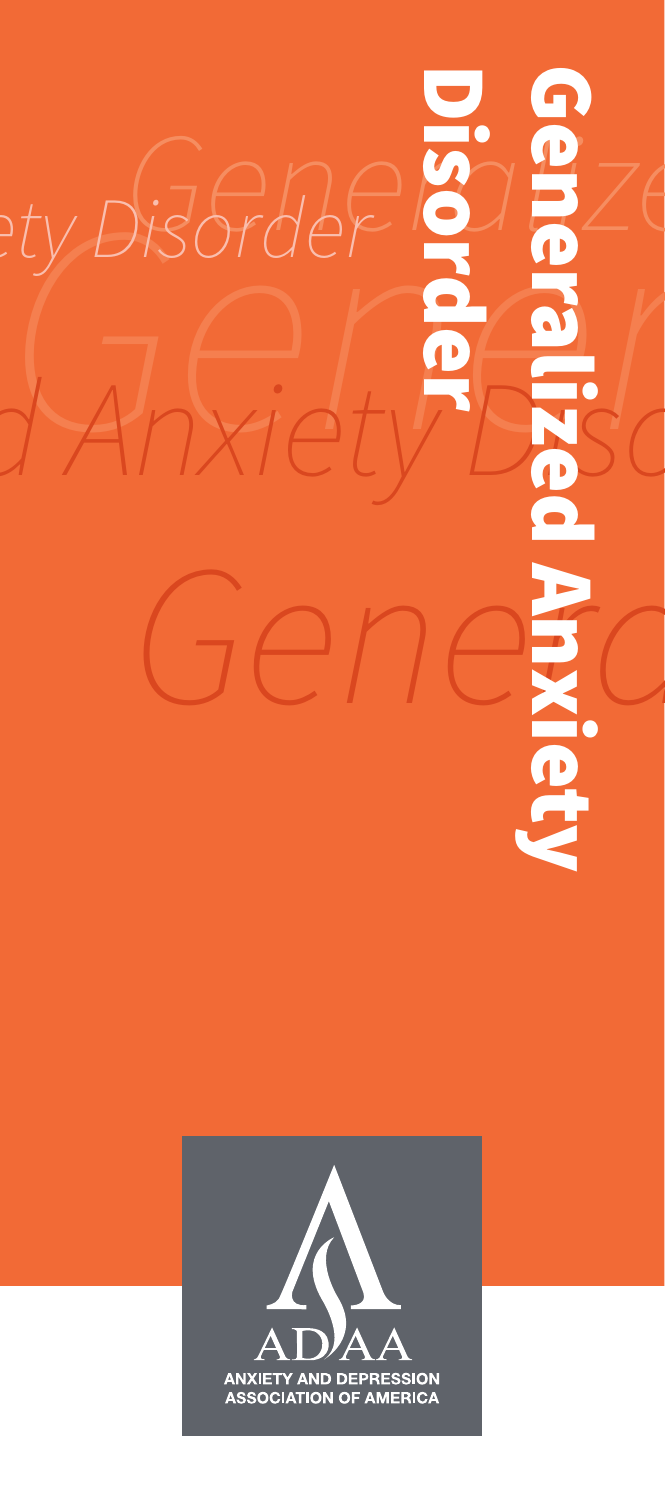## Generalized Anxiety Disorder

elationships, health, money, deadlines, traffic, world<br>affairs, climate change, arriving on time to work or<br>an appointment — you name it. We all have plenty<br>to worry about. But people who have generalized anxiety affairs, climate change, arriving on time to work or an appointment — you name it. We all have plenty to worry about. But people who have generalized anxiety disorder, or GAD, experience persistent, excessive, and unrelenting worry that goes on every day, most of the day.

Those with GAD don't know how to stop the worry cycle, which they feel is beyond their control, and it interferes with daily living. They often expect the worst, and they worry disproportionately about real concerns. Physical ailments often accompany the worrying: muscle tension, fatigue, irritability, gastrointestinal symptoms, and headaches. Many people experience having repetitive circular internal dialogues between their anxious mind and their rational mind that interfere with sleep and enjoyment of life. Others repeatedly seek reassurance.

GAD affects men and women, and it can begin at any time. No laboratory tests exist to specifically diagnose this or another anxiety disorder. A mental health provider diagnosing GAD asks questions about your medical history. He or she will try to determine if your symptoms are part of another mental disorder or due to a substance or medical issue.

GAD is diagnosed if you've worried chronically on more days than not about a variety of everyday problems for at least six months. A diagnosis of GAD is determined if chronic worrying interferes with daily living, such as causing you to miss work or school or causes significant mental distress. Further, if you have a very difficult struggle to regain control, relax, or manage anxiety and worry, that usually indicates GAD.

GAD is also diagnosed if for most days over the previous six months you have experienced three or more of these symptoms that cause clinically significant distress:

- Restlessness or feeling keyed up or on edge
- Being easily fatigued
- Difficulty concentrating or mind going blank
- ▶ Irritability
- **Muscle tension**
- $\blacktriangleright$  Sleep disturbance (difficulty falling or staying asleep or restless, unsatisfying sleep)



#### **ANXIETY AND GAD**

In addition to GAD, the term "anxiety disorder" includes panic disorder and panic attacks, agoraphobia, social anxiety disorder, selective mutism, separation anxiety, and specific phobias.

Obsessive-compulsive disorder (OCD) and posttraumatic stress disorder (PTSD) are closely related to anxiety disorders; anxiety is one of the symptoms. Some people may experience either of these disorders along with depression and other related disorders at the same time.

Each disorder has specific symptoms. For more details, visit the ADAA website at **[www.adaa.org](http://www.adaa.org)**.

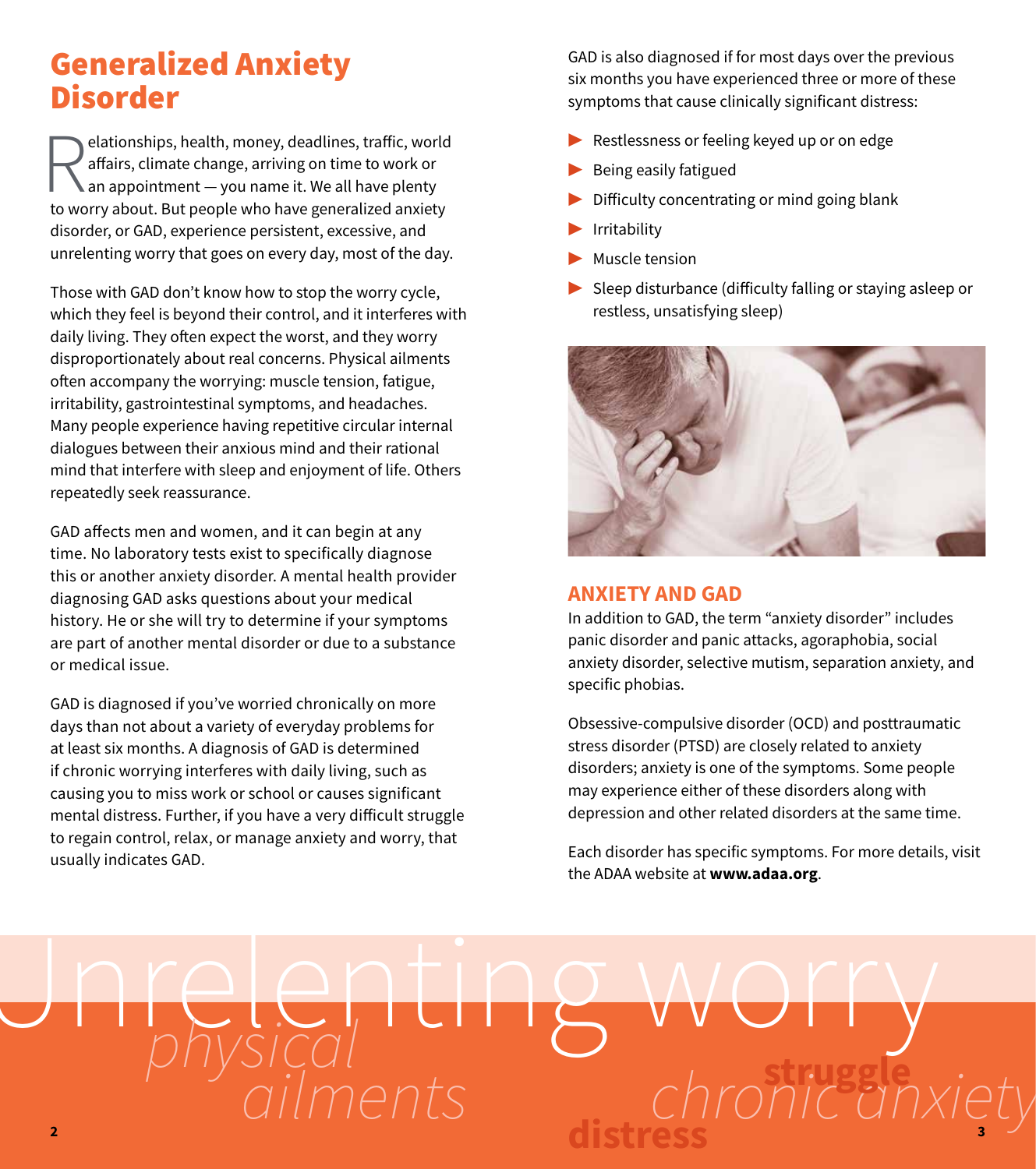#### **NORMAL ANXIETY VS. GAD**

An important part of living, anxiety is a normal emotional reaction to stress, which is a biological response to a threat. Anxiety helps us get out of harm's way and prepare for important events, and it warns us when we need to take action.

When anxiety is persistent, excessive, seemingly uncontrollable, overwhelming, and disabling or when it interferes with daily activities, you may have an anxiety disorder.



| <b>NORMAL ANXIETY</b>                                                                                                               | <b>GAD</b>                                                                                                                                           |
|-------------------------------------------------------------------------------------------------------------------------------------|------------------------------------------------------------------------------------------------------------------------------------------------------|
| Muscle aches or tiredness<br>related overexertion at<br>the gym, a stressful day at<br>work, or sitting too long at<br>the computer | Restlessness, muscle<br>tension, and fatigue that<br>persist for six months<br>or more not related to<br>a specific physical or<br>emotional problem |
| Worry about a work<br>deadline, school exam,<br>or upcoming medical<br>appointment                                                  | Constant and chronic<br>worry that disrupts social<br>activities and interferes<br>with work, school, family,<br>and relationships                   |
| Difficulty relaxing,<br>sleeping, or concentrating<br>when faced with an<br>illness, job loss, or<br>relationship difficulties      | Irritability, sleep<br>disturbance, or difficulty<br>concentrating on more<br>days than not for at least<br>six months                               |

#### **EFFECTS**

When worrying goes on every day, possibly all day, generalized anxiety disorder can disrupt social activities and interfere with work, school, family, relationships, and your general sense of well-being. GAD is also a risk factor for depression; these two disorders frequently occur together.

According to a national survey conducted by ADAA, seven out of 10 people with GAD agreed that their chronic anxiety had an impact on their relationships with spouses and significant others and two-thirds reported that GAD had a negative effect on their friendships.

#### **CAUSES**

Although the precise cause of GAD is unknown, scientific studies show that a combination of biological, genetic, cognitive, and environmental factors (stress, negative life events) play a role in GAD. Even the stress of positive events, such as buying a new house or getting married, can trigger symptoms in those who are predisposed to this disorder.

#### **TREATMENT**

Most people who seek treatment for GAD see significant improvement and enjoy a better quality of life. Treatment is individualized, but standard approaches have proved effective.

A variety of treatment options are scientifically proven to be effective. These evidence-based treatments include psychotherapy such as cognitive-behavioral therapy (CBT). This short-term treatment actively involves you in learning skills to help change your thinking and behavior patterns. It teaches you how to control your worry, decrease the impact of anxiety on your life, and learn new responses to stressful events, often within 12 to 16 weeks. In addition, medications such as benzodiazepines and SSRIs may be prescribed. One or a combination of treatments may be recommended.

**4 5 Causes** Treatment Disabling *persistent overwhelming*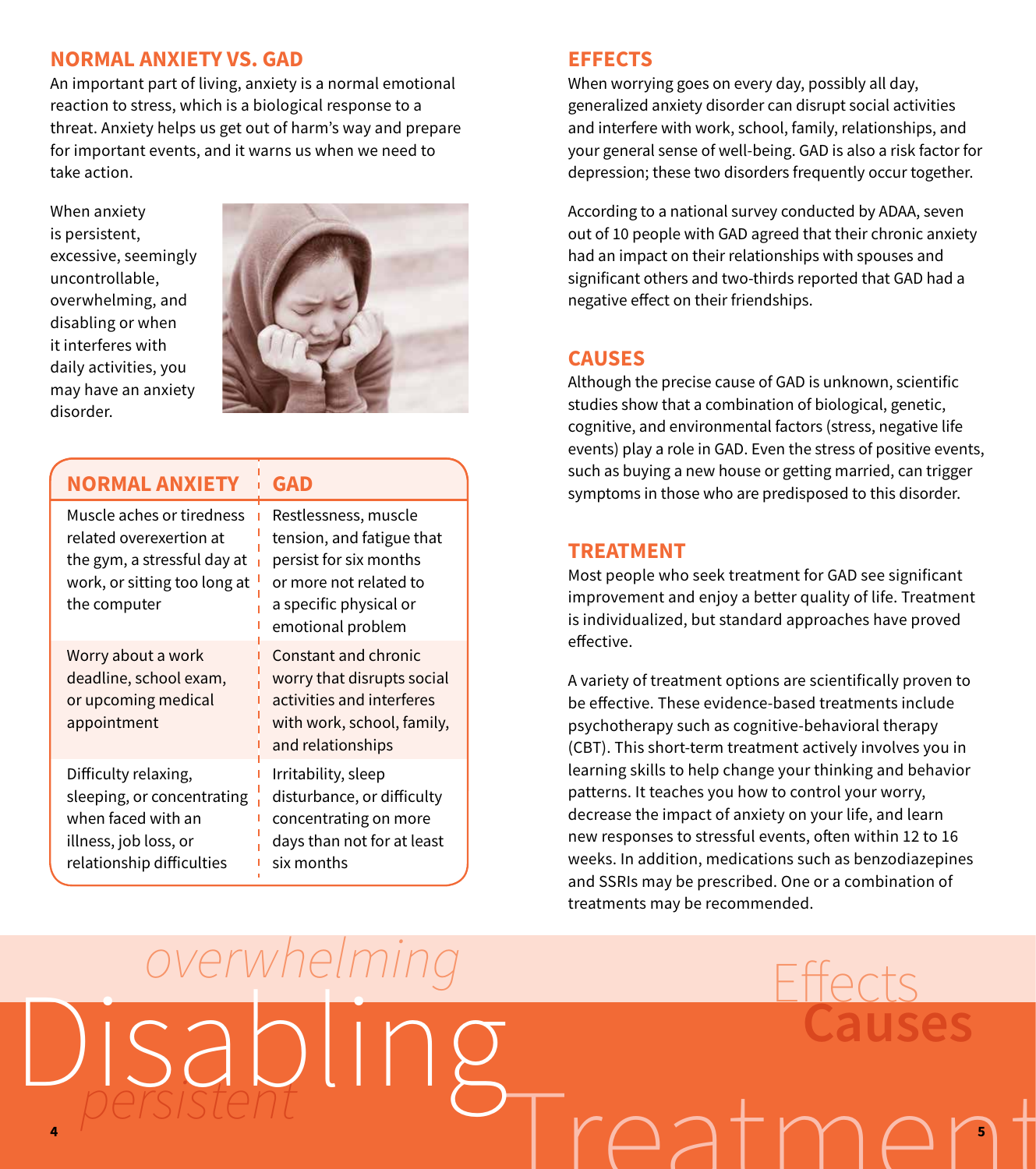

Relaxation and breathing techniques, meditation, yoga, and exercise may also become part of your treatment plan.

Learn about effective treatments on the ADAA website at **[www.adaa.org](http://www.adaa.org)**.

There is no single "right" treatment. What works for one person may not be the best choice for you. Ask your treatment provider for an explanation of why a particular type of treatment is recommended, other available options, and what you must do to fully participate in your recovery.

#### **MANAGE YOUR ANXIETY**

Whether you have normal anxiety, GAD, or another anxiety disorder, these strategies will help you cope:

- $\blacktriangleright$  Talk to someone: spouse, significant other, friend, child or doctor.
- $\blacktriangleright$  Exercise: Go for a walk, jog, do yoga, dance, or just get moving!
- $\blacktriangleright$  Keep a daily journal. Become aware of what triggers your anxiety.
- $\blacktriangleright$  Eat a balanced diet. Don't skip meals. Avoid caffeine, which can trigger anxiety symptoms.
- ▶ Contact ADAA at **[www.adaa.org](http://www.adaa.org)**: Let us help you help yourself.

Let us help

*treatment.*

#### **GETTING HELP**

Suffering from GAD can interfere with many aspects of your life. Visit ADAA at **[www.adaa.org](http://www.adaa.org)** to find qualified mental health professionals using the *Find a Therapist* directory.

ADAA also provides resources and connections to help you and your loved ones better understand anxiety disorders and depression. Look over the questions to ask a mental health provider as you explore treatment, find resources and books, and locate support groups in your area.

ADAA serves as a

comprehensive resource for education about the causes, symptoms, and treatments of anxiety, depression, and related disorders. We are here to help you find answers and make the best decisions for your health care so you can move forward with your life.



#### **HELP ADAA HELP OTHERS.**

You can make a difference by helping ADAA expand its efforts to reach those with anxiety disorders, depression, OCD, PTSD, and related disorders. Your contribution supports ADAA's efforts to increase awareness and provide education that improves the lives of all people who suffer from anxiety or depression. Your donation also supports research and allows ADAA to advocate for improved treatments and access to care.

#### Donate *online* at **[www.adaa.org](http://www.adaa.org)**,

on the *phone* (240-485-1001),

or by *mail* to ADAA, 8701 Georgia Avenue, Suite 412 Silver Spring, MD 20910.

All donations are tax-deductible.

# [www.adaa.org](http://www.adaa.org) you find